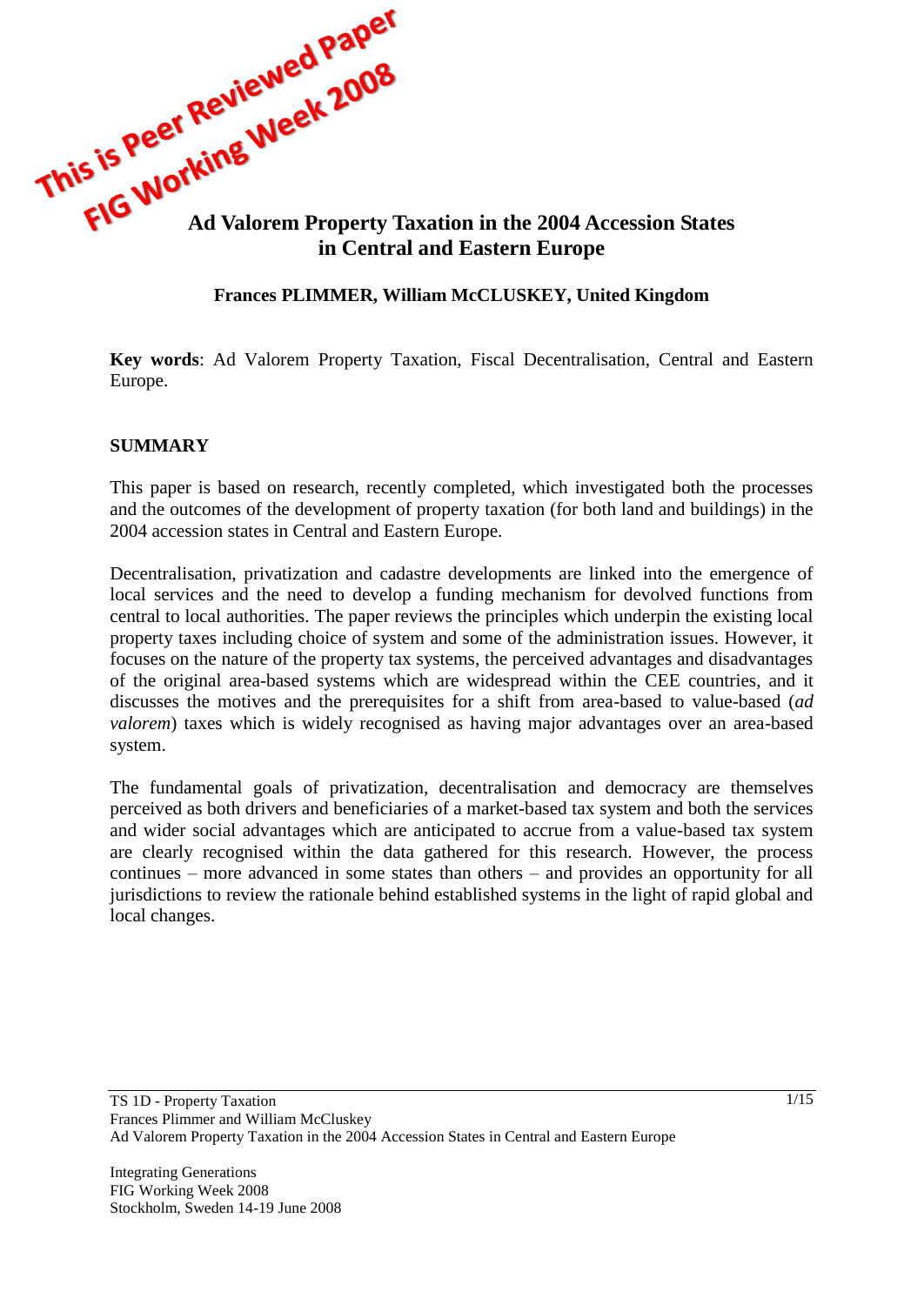# **Ad Valorem Property Taxation in the 2004 Accession States in Central and Eastern Europe**

### **Frances PLIMMER, William McCLUSKEY, United Kingdom**

### **1. INTRODUCTION**

This paper discusses the nature of real property<sup>1</sup> taxes in the eight central and eastern European countries which joined the European Union in 2004 (Czech Republic, Estonia, Hungary, Latvia, Lithuania, Poland, Slovak Republic and Slovenia.). The paper focuses on their various routes to achieving an *ad valorem* tax for local authorities, the development of land and property taxation within the states investigated and the different approaches to achieving an *ad valorem* property tax base. Underpinning this work is the range of issues, drivers and barriers which affect the different states, including the prospect of accession to the European Union which is recognised as one of the drivers behind the development of a property tax (Maliené, *et al.,* 2005).

The need to ensure decentralisation of functions and services is common to all of these states, and the opportunity to improve the delivery of public services and thereby improve the quality of life for their citizens is recognised as a vital goal for the central administrations. It is also seen as an integral component of tackling many of the challenges facing such countries in transition, including the demands on public services and growing expectations with regard to the quality of services (McCluskey and Plimmer, 2007)

However, alongside the moves towards decentralisation and it has also been necessary to deal with issues of privatisation and land restitution. For all of these reasons, as well as the need to introduce local revenue sources, it has been necessary to develop appropriate land registers, cadastres and databases to provide the necessary information to underpin real property taxes. Here too different approaches to land-based systems are evident within the subject states. In the Baltic States (Estonia, Latvia and Lithuania) integrated systems were developed, in part, to support mass appraisal techniques (Malme, 2004). In Slovenia, such data bases were proposed only during the  $21<sup>st</sup>$  century (Žibik and Mitrović, undated: 6).

Local autonomy is extremely important in the jurisdictions covered by the research (see, for example, Bryson and Cornia, 2003: 48). The theory (expounded by Bryson and Cornia, undated: 110) is that:

*. . . services provided by a lower level of government are more likely to correspond to the demands of the majority of citizens in a smaller community than services provided to the citizens of a larger community.* 

TS 1D - Property Taxation

Frances Plimmer and William McCluskey

Ad Valorem Property Taxation in the 2004 Accession States in Central and Eastern Europe

<sup>&</sup>lt;sup>1</sup> 'Property' is a generic term and can be taken to encompass only real property and exclude personal property. In the context of this paper "property" can be taken to imply land only or land including improvements.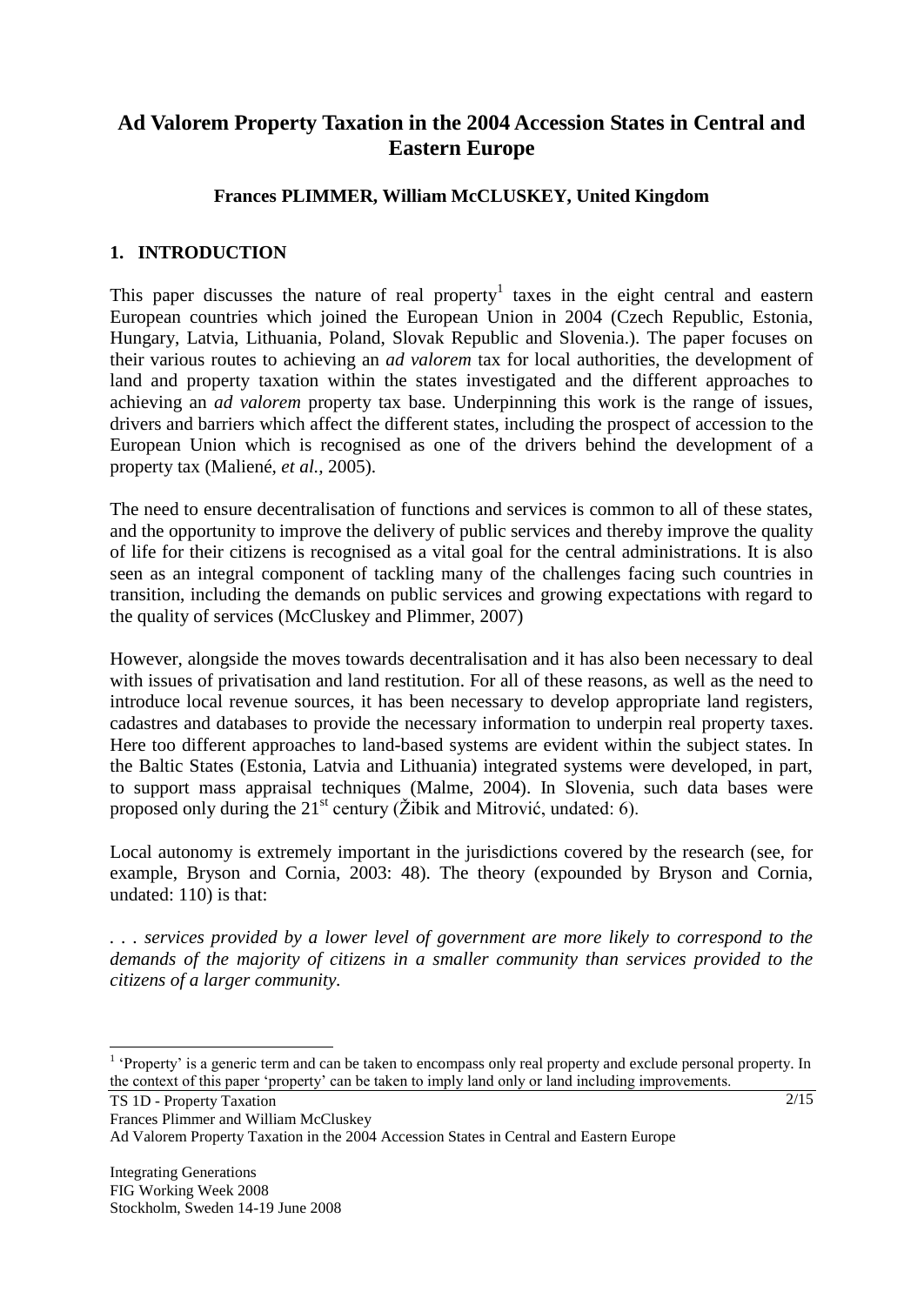It is generally recognised that the provision of services and their funding should be closely linked, particularly if the service providers, the municipalities, are to have the flexibility and responsibility to provide the range and level of services required and demanded by their local citizens, within a national legislative framework. This implies that the local nature of the service provision should be matched by the local nature of the funding source – or the main funding source. The link between municipal taxes paid by local citizens and the provision of local services is also reinforced within the democratic process through which citizens elect their municipal representatives and their accountability to their electorate. Thus, property tax is an opportunity to ensure independent local revenue for municipalities which can undertake local delivery of appropriate services in response to citizen demand (Maliené, *et al.,* 2005).

However, this principle is not universally applied in the same way throughout the areas studied. For example, since 2000, local authorities in Estonia receive all of the tax from land in their jurisdiction which is in private or state ownership, with central government retaining revenue from the properties not yet restituted or privatised (Almy, 2001: 14). In contrast, in Slovenia, where taxation is highly centralised, not all local authorities make use of a property tax because of the numerous exemptions and limitations to the taxpayer base (McCluskey and Plimmer, 2007: 79).

There is also evidence of a common ambition to introduce *ad valorem* tax bases, but, while real estate markets are developing to a point at which a value-based tax system can be supported by suitable, comprehensive open market transactional data, area-based systems predominate. This paper discusses how different states are progressing towards an *ad valorem*  tax base and the drivers and barriers which affect the evolution of real estate taxation.

This paper investigates the different uses made of the ubiquitous land tax and the property (buildings and structures) taxes in these countries, discusses the valuation models – principles and practices, investigates the perceived benefits and prerequisites of an *ad valorem* property tax, and analyses the drivers and barriers to the introduction of *ad valorem* systems of taxation in each country.

# **2. DEVELOPMENT OF LAND AND PROPERTY TAXES**

It is well recognised within the literature relevant to these countries that real property taxes are highly appropriate sources of revenue for local authorities (e.g. Balas and Kovacs, 1999).

*. . . the property tax is the most widely used form of raising revenue for local governments throughout the world. This results largely from the inability of real property to shift location*  in response to the imposition of a tax, the potential for a more direct connection between the *tax imposed and services provided locally, and the comparative simplicity of property tax administration. . . . Virtually all local governments depend to some extent on the property tax while several local governments depend almost exclusively on it . . . (Bettger, et al., 1994)*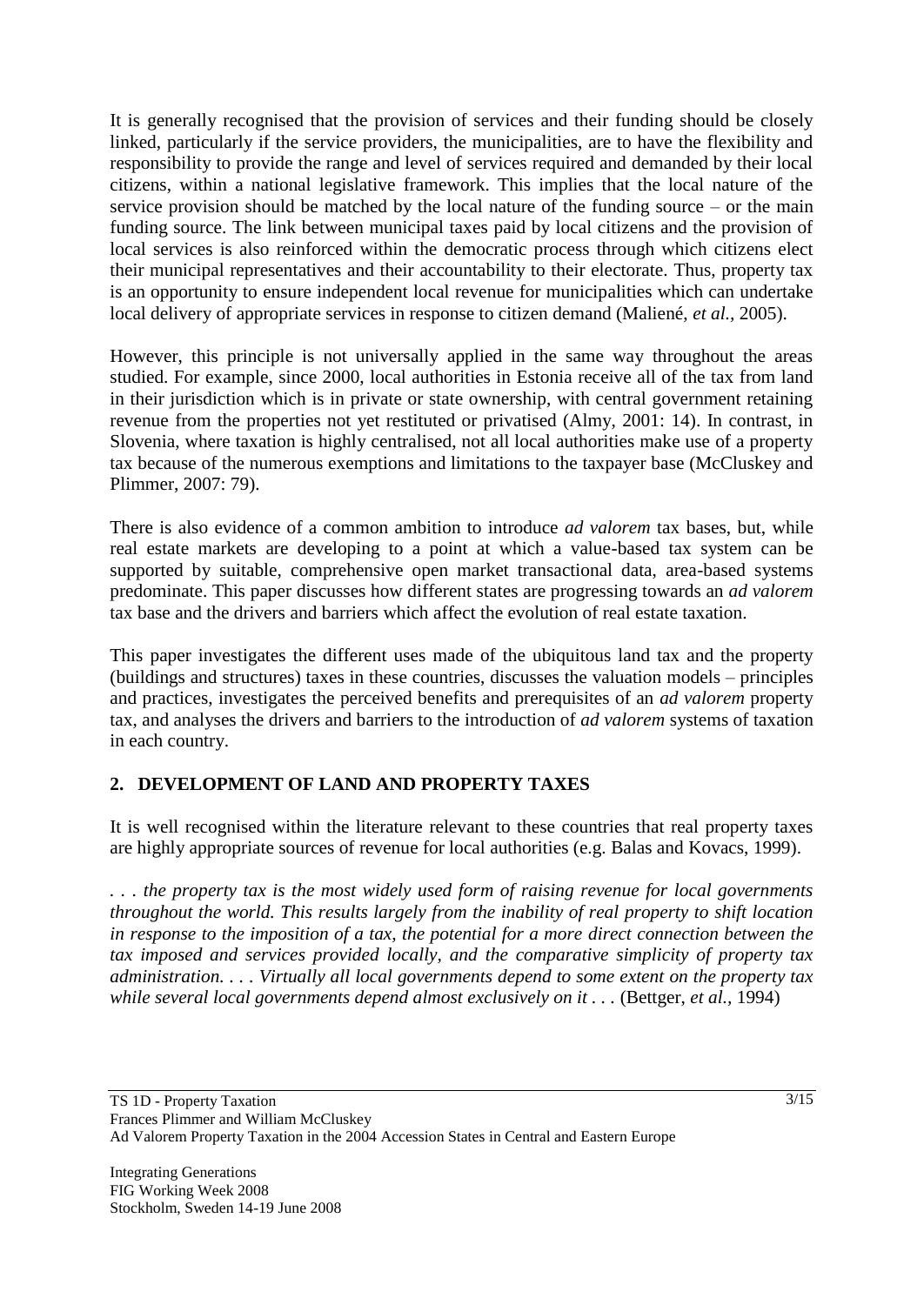In all of the jurisdictions investigated, a land tax is imposed with the revenue from this tax being spent by local authorities, but there is variation in the division of functions between central and local governments.

In some jurisdictions, the level of revenue raised is significant e.g. in Estonia, while in others, this is not the case. For example, in Hungary, Hegedűs (2002:8) comments that the amount of local tax paid by a household sector (6 - 8 billion HUF) equals the amount the household sector spends on cigarettes (7.5 billion HUF in 1998).

However, the nature of the existing (or originally introduced) tax bases and the circumstances which prevented the imposition of a value-based property tax system, led almost inevitably to a simple area-based tax. These were both appropriate and effective short-term measures while the prerequisites of a value-based system could be developed, including a thriving and healthy real estate market, ownership and land data bases and the political conviction of the advantages of an *ad valorem* property tax base.

### **2.1 Land Tax**

All of the states investigated impose a land tax as a source of funding for local authorities. According to Malme and Tiits (2001:30), limiting the tax base to land alone was intended to encourage its productive use, stimulating owners of restitution rights "to develop the property or sell it". In Estonia, the land tax was originally imposed to encourage efficient economic use without the deterrent effect of a tax on buildings and to ensure a lesser burden on residents whose property holdings bore little relationship to ability to pay (Malme and Tiits, 2001: 30). It also provides revenue for local authorities to fund further fiscal decentralisation and privatisation (*ibid.*). According to Trasberg (2004a: 108), a land tax encourages the privatisation of government-owned land, its efficient economic use and avoids increasing the tax burden on residents. It is usually easier and cheaper to administer and is often "politically less offensive" (*ibid.*) than a tax on property (i.e. combined land and buildings).

A land tax can be criticised (Ott, 1999: 48) because of the capitalisation effects of the tax, the uncertainty surrounding returns on land, and the fact that information required to administer the tax is costly. High administrative costs (particularly in relation to yield) can lead to abandoning the tax altogether. It is also recognised (Trasberg, 2004a: 108) that taxing land alone limits the tax base for the spending authority and there is reduced transparency because taxpayers have no information about the market value of their sites. This, Trasberg (2004a: 108) argues, infringes the principle of horizontal equity.

In all states investigated, the taxpayer is the individual land owner, although in the Czech Republic, the lessee is the taxpayer where the owner is unknown (Anon, undated). The taxation of owners (rather than occupiers) causes problems in cases where, because of the privatisation programmes within these states, landowners (the taxpayers) live remote from the land on which they are liable to pay tax. Thus, in such situations, the tax burden is exported from the municipality where the land is located to that in which the taxpayer (the owner) resides (Trasberg, 2004a: 109). This has implications for the principles of democratic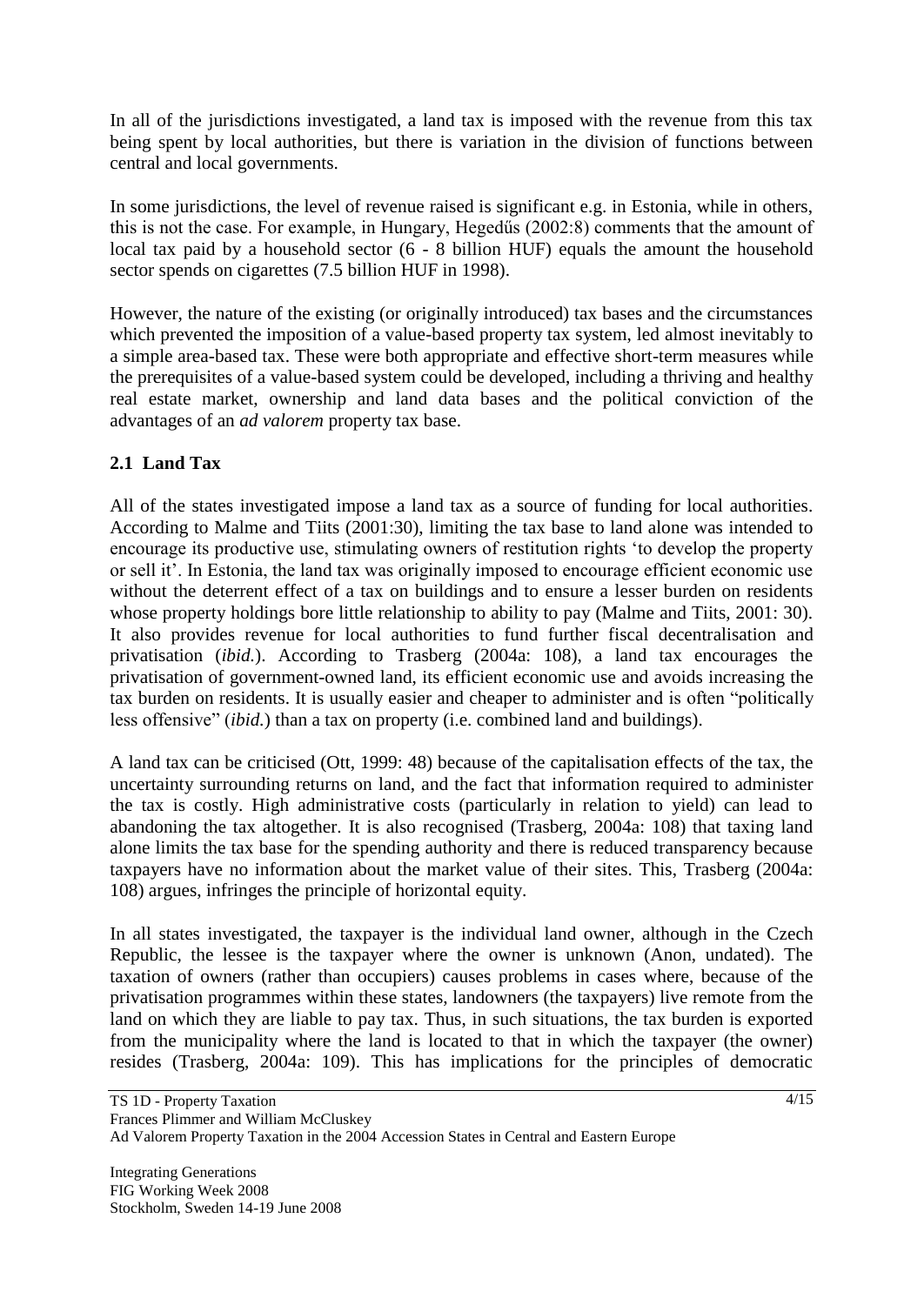accountability and decision-making in the jurisdictions in which tax levels are set. However, the land tax does force owners to either make some economic use of the land or to sell or lease it, in order to meet the tax bill.

In Slovenia, it is proposed that unpaid property taxes should become a "mortgage" on the land, to be redeemed when the land is sold (Žibik and Mitrović, undated). This has the advantage of removing a financial burden from those with no income to pay until such time as a real estate asset is sold and funding becomes available to pay the debt.

#### 2.1.1 Tax Base

In each state, the definition of the land to be tax varies. For example, in the Czech Republic, the land tax is levied on the following kinds of registered land: arable soil, vineyards, hop fields, gardens, orchards, pasture, and building plots. In addition, only commercial forests are taxed, as are areas of water used for intense and commercial fish farms. In Estonia, the tax base is the capital value of land, without buildings, timber, plants or structures, (Malme and Tiits, 2001: 32). In Poland, there is both a land and forestry tax.

| 1 U.VIV 1<br>$\sim$ |      |                  |                                      |  |
|---------------------|------|------------------|--------------------------------------|--|
| Tax base            | Land | <b>Buildings</b> | Reforms planned                      |  |
| Area                |      |                  | Delayed introduction of market value |  |
| Market value        |      |                  | Move to include buildings            |  |
| Area                |      |                  | Delayed introduction of market value |  |
| Market value        |      |                  | Introduced market value              |  |
| Market value        |      |                  | Introduced market value              |  |
| Area                |      |                  | Delayed introduction of market value |  |
| Area                |      |                  | Delayed introduction of market value |  |
| Area                |      |                  | Delayed introduction of market value |  |
|                     |      |                  |                                      |  |

**Table 1** Use of tax bases

#### 2.1.2 Tax Rates

Inevitably, tax rates vary. They are normally imposed by central government, either specifically or a range is identified and local authorities are able to choose the appropriate tax rate from within that range. In some states, the level of tax imposed is more complex. For example, in Estonia, the tax rates are fixed by the Estonian Parliament (between 0.5% and 2.0% of taxable values), allowing municipalities to determine their tax rates within this range.

In Hungary, central government sets the tax rates with an upper limit of HUF  $200/m^2$  or 1.5% of the "market price" (Anon, 2006). In the Czech Republic, the tax base for taxable agricultural land is determined by multiplying the total area of the land by its average price, or in accordance with "valid price regulations", which are published annually (Anon, undated). For building plots in the Czech Republic, the taxable area is multiplied by 1.00 CZK; and for developed sites and courtyards, the taxable area is multiplied by 0.10 CZK. In both cases, the outcome is further adjusted by a coefficient, which reflects the population level within the municipalities. These coefficients range from 0.3 for municipalities with less than 300 inhabitants to 3.5 where inhabitants exceed 50,000. In Prague, the coefficient is 4.5.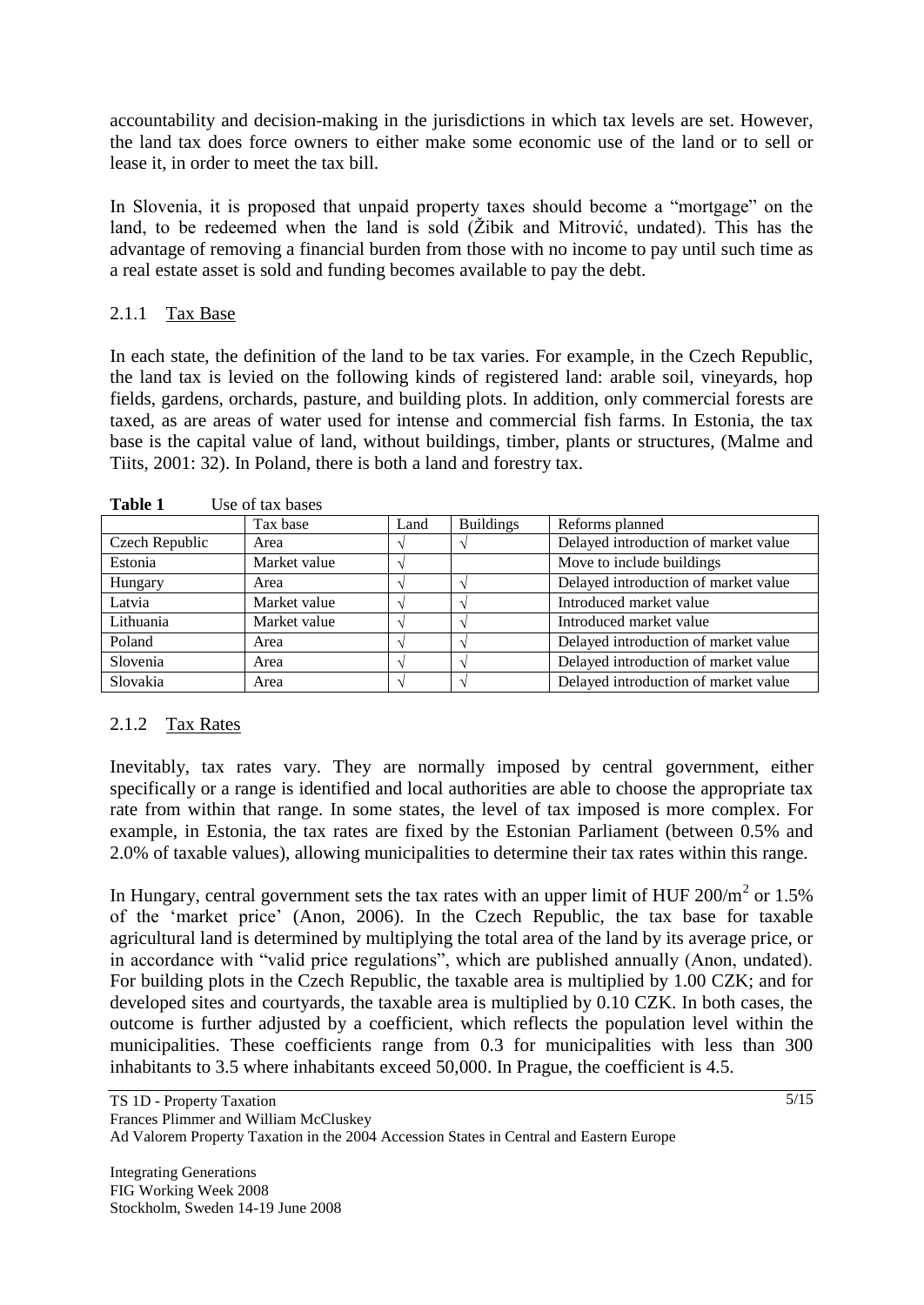### **2.2 Buildings Tax**

Estonia does not tax buildings or structures (though the government is planning to extend rhw tax to include improvements) on buildings (Trasberg, 2004a; Deloitte, 2006), but all of the other jurisdictions levy such a tax. There are recognised advantages in taxing buildings (either as separate improvements on land or in combination with the land on which they exist). Such advantages include a greater market value which is attached to the buildings, as compared with the land alone, and this allows municipalities a larger (value) tax base as well as a tax base the range and value of which varies (normally increases) over time, and which allows similar variation in the funding and therefore the provision of services. In Lithuania, for example, the property tax revenue is ten times that of the land tax, because of the relative values of the tax bases.

There are discussion (Trasberg, 2004a: 111-112) about extending the tax base in Estonia to include buildings and improvements. Such a reform would increase the tax revenues five-fold and improve the visibility of costs of the community services to the taxpayers and also the transparency of how the market forms the property values on which tax is paid to the owners. This linkage is not clear with a land-only tax. A land tax requires a high level of detail regarding the nature of land, soil quality and other relevant attributes, which puts pressure on a tax which has such a modest yield. Also, a broader property tax will ensure that those owners who are not also residents pay a greater proportion of the costs of services from which their property benefits. However, widening the tax base will increased administrative costs and potentially discourage property improvement and investments. This may be a small price to pay for the increased revenues which a property (as opposed to a land) tax offers.

#### 2.2.1 Tax Base for Buildings

Typically, all residential, commercial, industrial and agricultural buildings are liable to taxation. For example, in Hungary, a tax is levied on the useable area of floor space of privately-owned buildings, including residential and ancillary buildings e.g. garages and storehouses, as well as commercial and industrial premises. In two municipalities, a corrected market value is imposed (Balas and Kovacs, 1999: 7). In addition to being levied on urban properties, including buildings, parts of buildings, apartments and garages<sup>2</sup>. Excluded from the tax base are generally premises used for diplomatic purposes, state buildings, cultural monuments/buildings, educational and religious worship establishments, and land limited in use by environmental protection measures. In addition, social objectives are also reflected in the exemptions applied. For example, in Slovenia, where more than three family members reside in a taxable building, a 10% reduction in the tax base for the fourth and any subsequent family members is made. Also in Slovenia, new or renewed apartments are exempt for five years, and low income owners can be fully or partially exempt (Žibik and Mitrović, undated: 6).

 $\overline{a}$  $2<sup>2</sup>$  In Slovenia, the property tax is also levied on boats which are not used for business purposes, although small craft are not taxed (McCluskey and Plimmer, 2007: 79).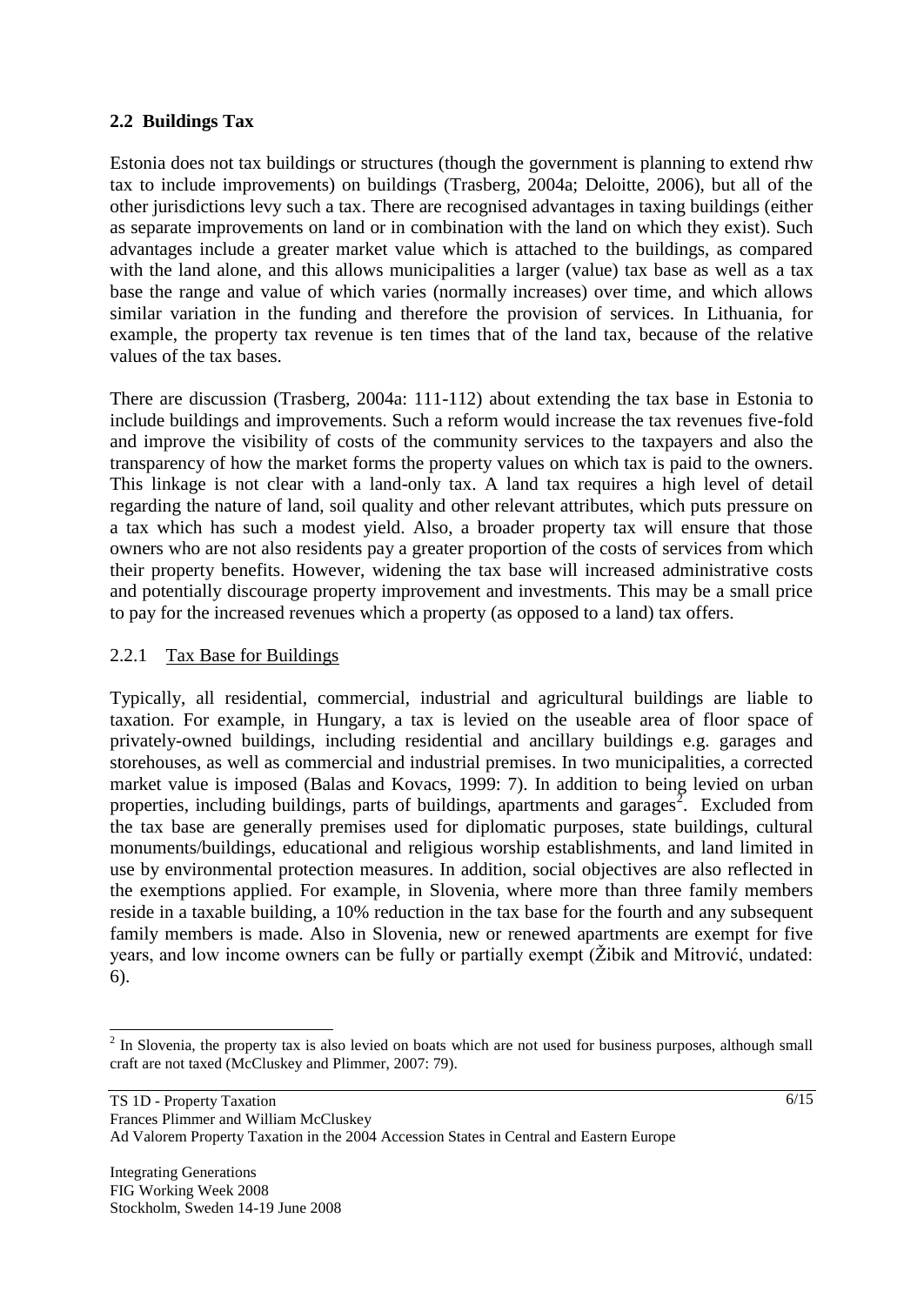### 2.2.2 Tax Rates for Buildings

In the Czech Republic, different buildings are taxed at differing rates depending on their uses: for example, dwellings are taxed at CZK  $1/m^2$ ; residential properties with garages are taxed at CZK  $4/m^2$ ; industrial (including building, transport and energy industries) at CZK  $5/m^2$ ; and buildings accommodating other commercial activities at CZK at  $10/m^2$  (Anon, undated). For residential properties, flats and other separate non-residential premises, the result is then multiplied by a coefficient based on the population within the municipality, as for Land (refer above).

In Hungary, the rate at which the tax is levied is low, because of the perceived unfair character of the tax assessment methodology and to reflect the lack of economic means to meet the obligation (McCluskey & Plimmer, 2007: 52; Balas & Kovacs, 1999: 2). In Slovakia, too, the tax rate applied to buildings is "modest" (McCluskey and Plimmer, 2007: 79). In Slovenia, the municipalities are responsible for determining the tax base, using criteria provided by the housing department for the buildings tax. They use a points system for both land and buildings, and, in each case, fix the value of one point themselves (Žibik and Mitrović, undated: 6).

### **2.3 Administration**

Within the jurisdictions under investigation, different approaches to property tax administration are evident. These include the role of valuation, the extent to which valuation and the identification of taxable land is linked into the cadastre, and the split of administration between central and local authorities. For example, the Czech Republic and Estonia have centralised property tax administrations but the Slovak Republic has decentralised it (Bryson and Cornia, 2003; 46; Trasberg, 2003: 12)

In Estonia, the land tax is an assigned revenue, with central government responsible for all aspects of administration (Trasberg, 2003). In Slovakia, the property tax is administered locally and municipal authorities enjoy substantial fiscal autonomy (Bryson and Cornia, 2003: 56). Indeed, according to Bryson and Cornia (undated: 115)," . . . *few other countries have placed as much of the administrative burden on the private citizen".*

In Slovenia, public finances are highly centralised, with local authority expenditure accounting for only 10% of total government expenditure (McCluskey and Plimmer, 2007: 77). Also, in Slovakia, both government and private firms are involved in the development of valuation methods and land value maps (*ibid.*: 71)

# **3. AD VALOREM PROPERTY TAX**

In various countries throughout the world and from the statements made by professional associations involved in the taxation of real property (e.g. IAAO, 1997) recognise the inherent advantages of basing property taxes on market value (refer below). However, without a market for land (and more specifically, without a market for the full range of property types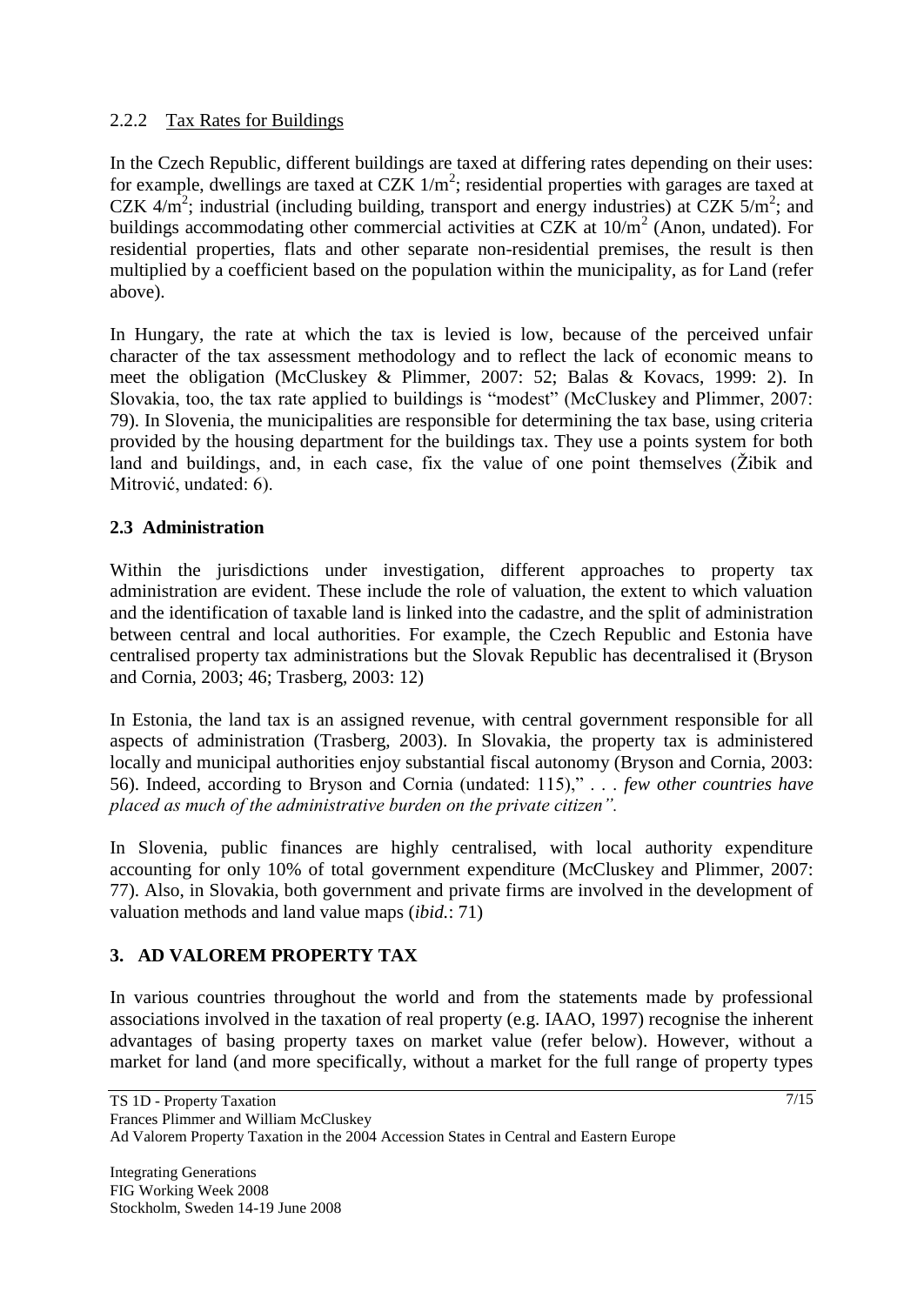taxes across the entire jurisdiction) it is not possible to establish such a valuation base. When the taxation of land and buildings was introduced in these states, they were emerging from a controlled economy where there had been no trade in real estate. In the absence of a real estate market, alternative methods of identifying "value" were needed.

*. . . the absence of developed property markets requires a choice among formulary values, price approximations, and non-value means of allocating the tax burden. A lack of reliable market prices together with a legacy of officially determined price levels has often encouraged the assignment of specific, sometimes arbitrary, property values for tax purposes.*  (Maliené *et al.,* 2005: 24)

### **3.1 Area Based Models**

In all states, there is evidence of area-based valuation models. However, over time, as property markets have developed, these area-based models have become more sophisticated and the move towards an *ad valorem* tax base, relying entirely on market transactions is clear. In Estonia, the tax base is the capital value of land, without buildings, timber, plants or structures, (Malme and Tiits, 2001: 32) assessed by "market value", initially using market simulation models which have been refined as the market has become more sophisticated. In Hungary, the land tax is based on the area of the land assessed, adjusted by 50% to the "corrected value" of the sites (Hegedűs, 2002: 8). There is potential to incorporate some additional differentials to reflect location and/or use into the tax base, but there is no further adjustment made (McCluskey and Plimmer, 2007: 52-3).

In Poland, both the land and forestry taxes are based on "conversion hectares" based on the area of the land, adjusted to reflect location, type of land and soil quality. In the Czech Republic, the tax is levied on a surface area of the building (which may be adjusted to reflect the number of over-ground floors). For flats and separate non-residential areas, the surface area is multiplied by 1.2 to arrive at the "modified area".

In Hungary, a tax is levied on the useable area of floor space of privately-owned buildings, including residential and ancillary buildings e.g. garages and storehouses, as well as commercial and industrial premises. In two municipalities, a corrected market value is imposed (Balas and Kovacs, 1999: 7).

Thus, area-based property taxes were both appropriate and effective short-term measures while the prerequisites of a value-based system could be developed, including a thriving and healthy real estate market, ownership and land data bases and the political conviction of the advantages of an *ad valorem* property tax. The literature available indicates that the goal for all states appears to be to achieve a value-based real estate tax base.

However, as land markets develop, they do not do so uniformly across the country. In Estonia, for example, significant increases in land values have taken place in capital and major municipal cities and in places of natural beauty (particularly coastal areas). In other rural areas, land prices remain relatively low (Trasberg, 2004a: 109), thus creating a disparity between the revenue-raising abilities of different municipalities.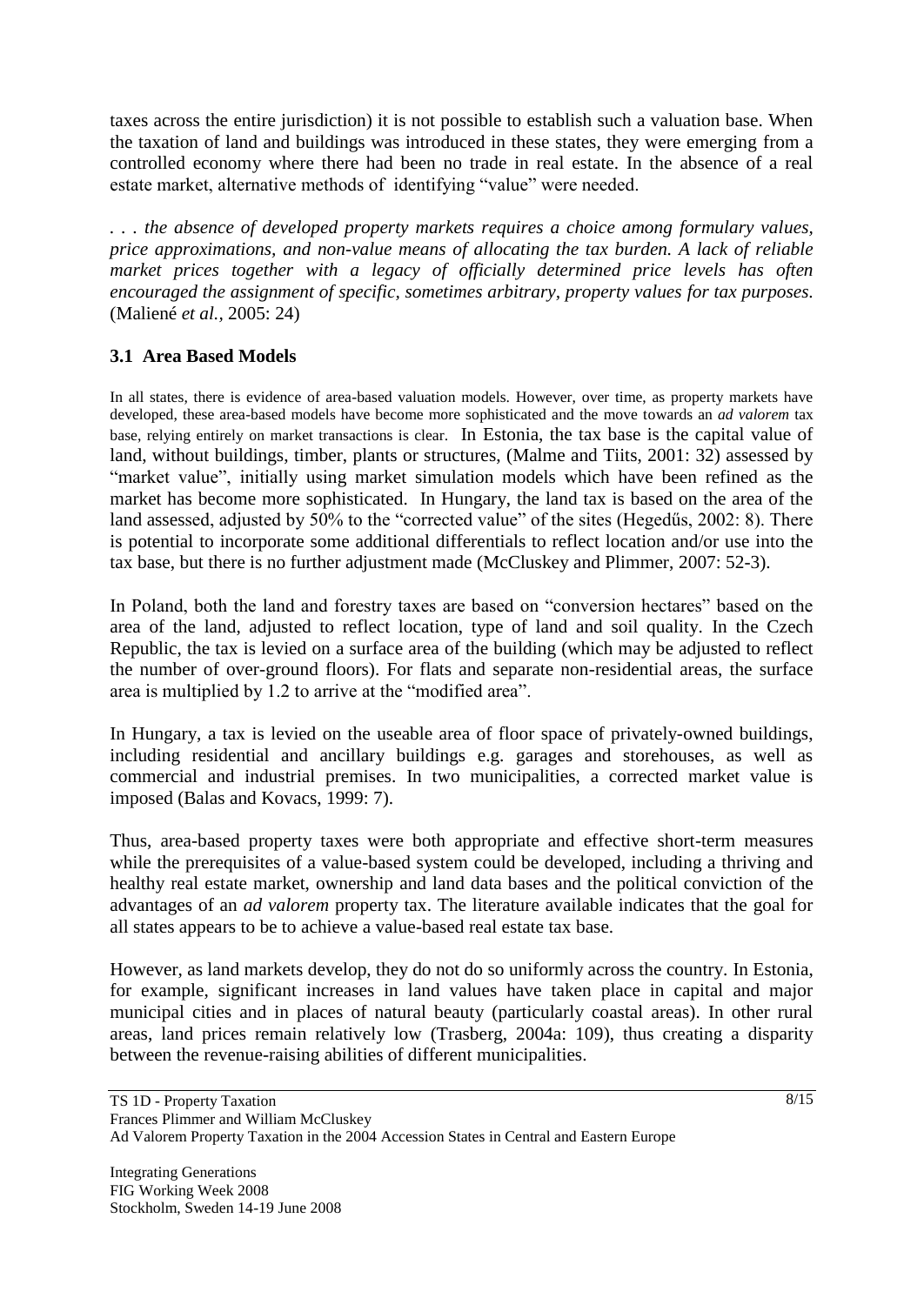#### **3.2 Development of Market-based Valuations**

The goal of a market-value based property tax was long recognised by many of the states researched. This is evident in, for example, the development of integrated cadastre, title registration and valuation systems. It is generally recognised (e.g. Malme, 2004) that Lithuania has been a leader in such integration, both to strengthen developing property markets and to support real estate taxation. In 2001, the Lithuanian State Land Cadastre and Register was funded to develop a mass appraisal system to underpin an *ad valorem* property tax base. To this end, land-value maps have been created and are used in municipal offices to demonstrate the values on which property taxes are based (*ibid.;* Bagdonavicius and Ramanuaskas, 2004). Mass appraisal techniques are used to value land in Lithuania, but, as yet, not buildings (Maliené *et al.,* 2005: 24).

In Estonia, the Estonian Land Board is responsible for land valuations. In the first years after the land tax was established in Estonia, simulation models were used to calculate the taxable value in the absence of a suitable land market (Trasberg, 2004a: 110). More recently, mass appraisal techniques have been introduced. Municipal governments approve the valuations and maps showing land prices are displayed at municipal offices (Ott, 199:43). (Slovakia also uses price maps" (Vavrovā, undated: 14).) Recently, increased maturity of the property market has resulted in greater reliance on sales prices (land and buildings) and the income and profits methods, as evidence on which to base taxable values (McCluskey and Plimmer, 2007: 45).

In Latvia, the State Land Service assesses the value of land using approximate market values, based on market transactional data, including consideration for the granting of leases. Although a central government organisation, the State Land Service operates from a number of regional departments.

However, it is clear that the sophistication of such valuation methods relies heavily on the availability of suitable and reliable market data, which itself relies on the emergence of an open, active, healthy and comprehensive market in real estate.

Despite the evidence of literature available which demonstrates the goal of an *ad valorem* tax base for all of the states investigated, Ott (1999:44) opines that "*a social objective is . . . served by defining the taxable base as the market value of land.*" To the extent that some jurisdictions are striving to achieve an *ad valorem* tax base, members of the public are given a clear indication of the market value of their real estate holdings through the tax system and to manage them accordingly. Such a definition also allows countries, such as Estonia, to refine their tax base over time, as markets provide more appropriate transactional data until a truly market-based assessment is achieved. Indeed, it was intended (Malme and Tiits, 2001: 31) that the development of the tax base was expected to help track price information as markets developed.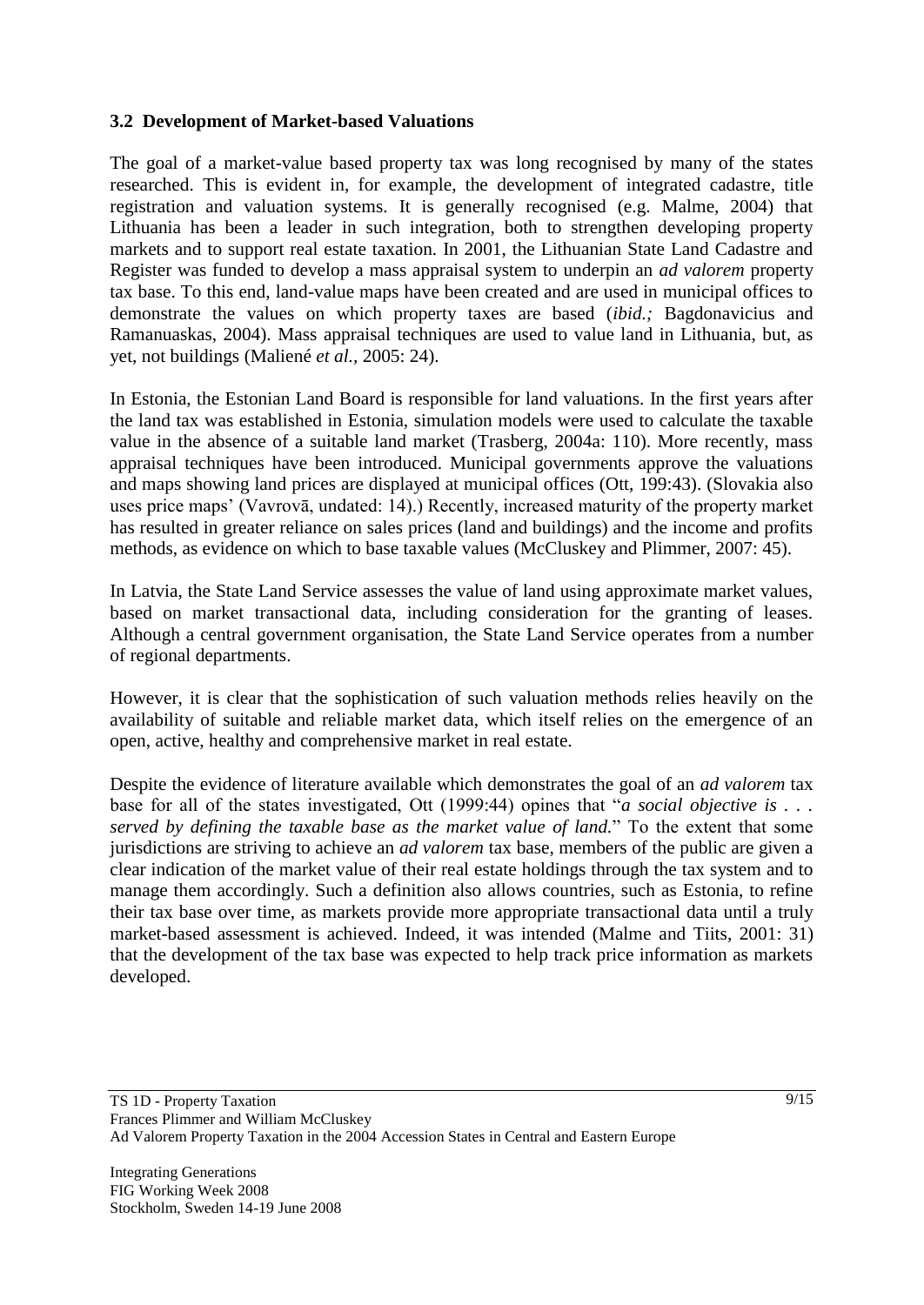### **4. DRIVERS AND BARRIERS TO AD VALOREM PROPERTY TAXES**

It is generally accepted (e.g. IAAO, 1997; para. 4.2) that there are advantages of maximising fairness and comprehension which accompany a market value basis of taxing real estate. Another of the recognised advantages of a property tax is its ability to respond to economic changes and thereby to maintain a buoyant revenue source. However, without an *ad valorem* tax base, this characteristic is undermined and municipalities find that they are increasingly forced to rely on other sources of finance, thereby undermining the future of the real estate taxes.

*Ad valorem* property taxes would radically increase the potential yield for municipalities. However, such a move would be possible only when certain conditions change. One of these is the political will to shift to an *ad valorem* tax base and there is evidence that not all countries have embraced the principle at policy making levels (e.g. Bird and Slack, 2004: 10). However, a more pragmatic barrier is the insufficiency of suitable and reliable property market data on which to assess an *ad valorem* tax base across the entire jurisdiction and for all tax property types and the skill base to interpret that data.

*A proper valuation requires a clear definition of taxation property value, adequate evaluators*  and reliable data on property values. The land markets are still undeveloped and not *transparent enough; it is impractical or difficult to use a market information as a valuation base.* (Trasberg, 2004a: 109, writing about Estonia).

While recognising the difficulties involved (e.g. greater administrative burden, and the unpopular nature of the introduction of any new tax), Balas and Kovacs, (1999) advocate the restructuring of the tax system to involve the introduction of an *ad valorem* tax base as:

*a realistic and desirable alternative . . . capable of securing stable revenue at real value for local governments, through utilizing the widest tax base . . .[and that] this tax best meets the demands of fairness in a country . . . where the rate of hidden income is extraordinarily high."* (ibid., 27).

It is also opined (Bagdonavicius and Ramanauskas, 2004; Bettger *et al.,* 1994) that the absence of an open market for property and the resulting need to develop non-market-based methods of valuation contributed to distortion in the emerging land markets.

The Baltic States (Estonia, Latvia and Lithuania), have been at the forefront of implementing value-based property taxes (Maliené *et al.,* 2005: 24), with a clear intention to implement a true *ad valorem* tax base as soon as market conditions provide suitable and reliable evidence.

Lithuania introduced an Action Programme for 2001 – 2004 which gives priority to introducing market-based taxes on land and buildings and, with effect from 2006, the taxable value of land, buildings and constructions (as a combined property tax) is based on market values using both mass appraisal techniques and individual valuations (Maliené *et al.,* 2005: 24; Bagdonavicius and Deveikis, 2006). In Lithuania, the land market is relatively active, with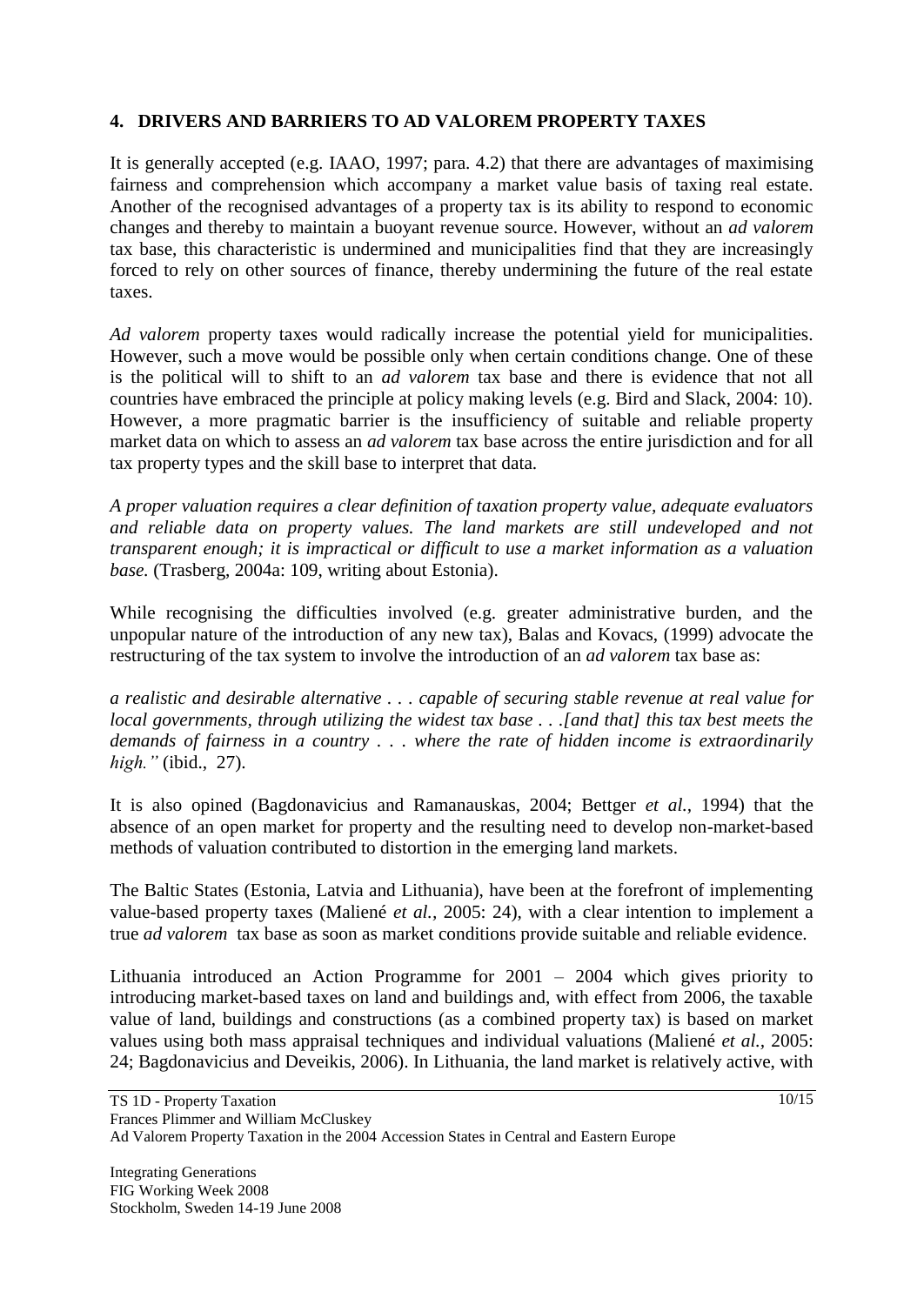4% of parcels changing hands each year (58% of transfers occur within agricultural areas and 18% in the capital, Vilnius) (Steudler, 2004: 139).

In 2007, Hungary announced a real estate tax (which would replace five existing taxes) to take effect from January 2008, but there is political pressure to ensure that this should be part of a wider comprehensive tax reform measure (Anon, 2007a: 2007b).

Whilst Slovenia has indicated that it will move towards an *ad valorem* tax system little substantive progress has been made towards its introduction (Youngman and Malme, 2004: 13; McCluskey and Bevc, 2007:416). In Slovenia, a comprehensive reform programme, which includes the establishment of integrated databases, as well as a market value tax base and the introduction of mass appraisal models, is being developed, which is aimed at providing municipalities with a uniform, stable and independent source of finance (Žibik and Mitrović, undated). However, it is unclear how much progress has been made with this programme, because of a lack of political support (*ibid.,* 15).

While there is evidence that property markets in all of these countries are developing rapidly (albeit at differing rates), there is still some way to go before tax assessments based on a free and comprehensive open market become the norm for these countries. In the states under investigation, land (and property) markets are underdeveloped in comparison with other European Union countries. As a result, the opportunity to raise increased revenue based on *ad valorem* land values is expected to rise following accession in 2004 (Trasberg, 2004a: 109)

### **5. CONCLUSION**

Property tax can be weighed against a number of criteria, including effective administration, low compliance costs, encouragement of economic efficiency, broad base which offers limited opportunities for distortions or behavioural changes, horizontal and vertical equity (refer Bryson and Cornia, undated). However, Bryson and Cornia, (undated: 116) opine that the one serious shortcoming of the property tax is that it rarely has any political support.

As the economies in general and property markets in particular strengthen, so the ability of administrations to improve the accuracy of their valuations will increase. This should ensure greater accuracy of revenue for municipalities which should, in turn, enhance the improvement of land uses over time (Ott, 1999: 49) However, the problem of limited fiscal autonomy and inadequate revenue and revenue bases threatens the ability of municipalities to carry out their statutory responsibilities and needs to be addressed (Trasberg, 2004a: 107).

As the demographic changes result in an increase in the urban population at the expense of the rural areas, the concentration of tax yields in cites (and particularly capital cities) will increase the disparity between the services provided throughout the jurisdictions. Without some kind of equalisation of resources, urban areas will be increasingly better served by their relatively wealthy municipalities which has the potential to cause social dissatisfaction. Bryson and Cornia (2003; 45) consider the property tax to be "*critically underused*", as a result of political and practical issues, and this, they opine, "*can be an impediment to successful*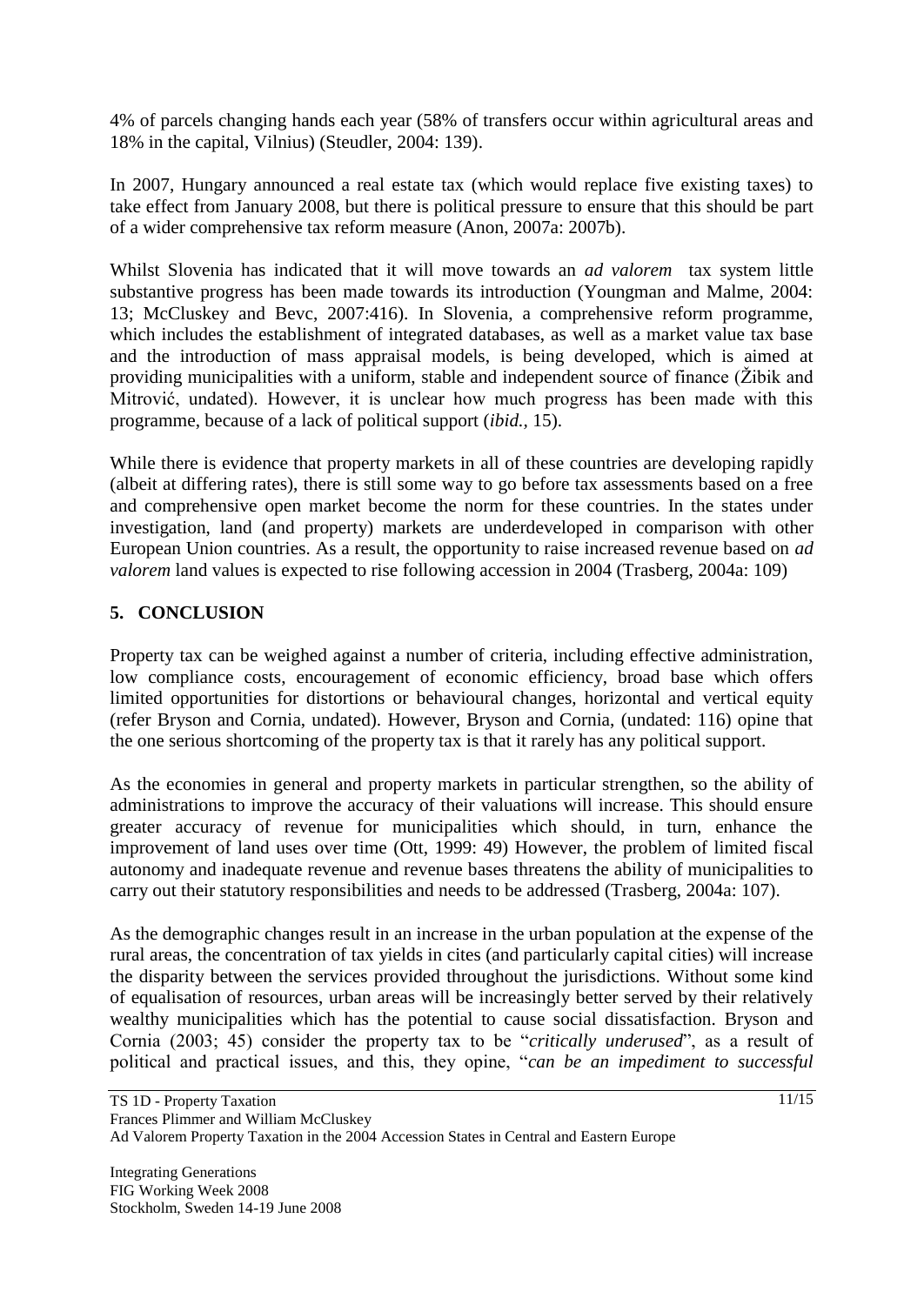*decentralisation and undermine the welfare gains expected from that process*." Low levels of revenue (e.g. in Hungary) tend to lead to a lack of accountability and a risk that the tax will be neglected e.g. there will be a lack of incentive to keep the tax base up to date, which will result in the tax falling into disrepute and being abandoned. However, it is recognised (Maliené *et al.,* 2005: 24) that low yields from assets which do not produce income to pay the tax may be appropriate in times of financial hardship.

However, the commitment and achievements to date by the Baltic states towards an integrated cadastre and taxation data base and an *ad valorem* tax base, with regular and frequent revaluations using mass appraisal techniques, demonstrate what can be achieved when there is state recognition of the importance of both the independence and functions of a local tier of government and the funding necessary to support such decentralisation.

There has long been a recognition of the goal of an *ad valorem* tax base to fund the services provided by local administrations. More fundamental goals of privatization, decentralisation and democracy are themselves perceived as both drivers and beneficiaries of a market-based tax system and both the services and wider social advantages which are anticipated to accrue from a value-based tax system are clearly recognised within the data gathered for this research. However, the process continues – more advanced in some states than others – and provides an opportunity for all jurisdictions to review the rationale behind established systems in the light of rapid global and local changes.

# **ACKNOWLEDGEMENT.**

This research was part funded by The Education Trust of The Royal Institution of Chartered Surveyors, for which support the authors express their thanks.

#### **REFERENCES**

Almy, Richard (2001) A Survey of Property Tax Systems in Europe. Draft report fo the Ministry of Finance, Republic of Slovenia. [www.agjd.com/EuropeanPropertyTaxSystems.pdf](http://www.agjd.com/EuropeanPropertyTaxSystems.pdf) [Accessed 4 December 2006]

Anon, (undated) Real Estate Tax. *Czech Republic. The official website of the Czech Republic.* [www.czech.cz](http://www.czech.cz/) [Accessed 03 December 2007]

Anon, 2004. Law on Immovable Property Tax. Translation and Terminology Centre. <http://unpan1.un.org/intradoc/groups/public/documents/UNTC/UNPAN018400.pdf> [Accessed 3 December 2007.

Anon, 2006. Hungary. [http://propertyfinder-property.buyassociation.co.uk/property/text](http://propertyfinder-property.buyassociation.co.uk/property/text-pdf/hungary/jet-to-let/jet-to-let-guide-to-hungary.pdf)[pdf/hungary/jet-to-let/jet-to-let-guide-to-hungary.pdf](http://propertyfinder-property.buyassociation.co.uk/property/text-pdf/hungary/jet-to-let/jet-to-let-guide-to-hungary.pdf) [Accessed 10 December 2007].

Anon, 2007a. Hungary to introduce real estate tax in 2008, tax reform in 2009. [www.propertyforge.com](http://www.propertyforge.com/) [Accessed 26 November 2007]

Anon, 2007b. Hungary governing parties agree on property tax – again. [www.xpatlook.com/new/hungary](http://www.xpatlook.com/new/hungary) [Accessed 26 November 2007].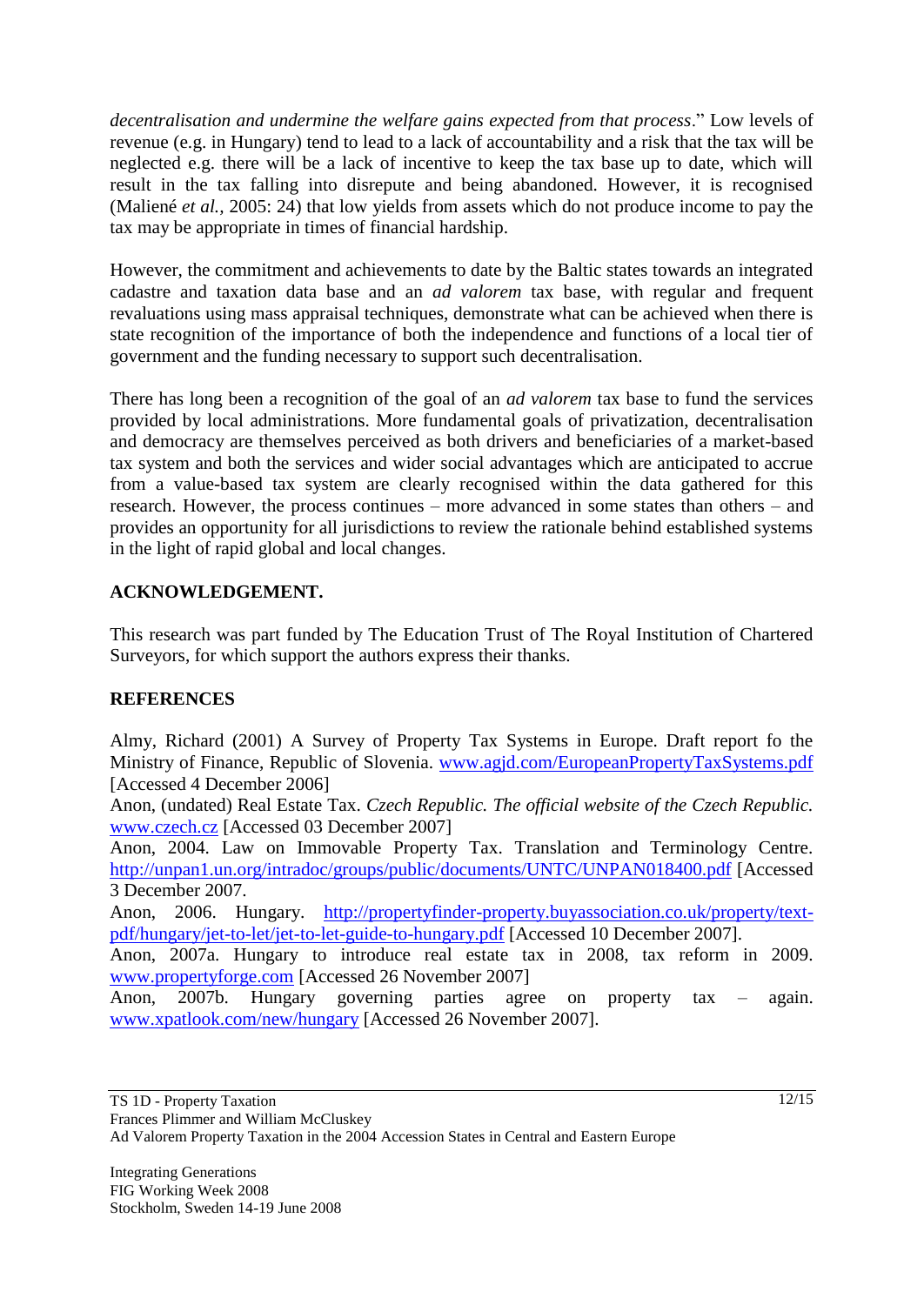Bagdonavicius, Arvydas, Deveikis, Steponas. (2006) Implementation of Building Taxation and Mass Valuations in Lithuania – Outcomes and Lessons learnt. *Paper presented to FIG XXIII Congress*, Munich, October. [www.fig.net](http://www.fig.net/) [12 December 2006]

Bagdonavicius, Arvydasm, Ramanuaskas, Rimantua (2004) Introducing a computerised market value-based mass appraisal system fro real property taxation in Lithuania. *Paper presented at the FIG Working Week, Athens, Greece.* May. [www.fig.net](http://www.fig.net/) [Accessed 12 December 2006]

Balas, Gabor, Kovacs, Robert (1999) Potential for the Introduction of a Value Based Property Tax in Hungary. *Journal of Property Tax Assessment and Administration.* University of Ulster. Vol. 4 No. 2 pp. 53-84.

Bettger, Sandra, Brzeski, Jan, Denne, Bob, Eskert, Joe, Robinson, Dennis. (1994) The Economic Impact of and Strategy for Implementing an Ad-valorem Property Tax. A case study of Krakow. *International City/County Management Association.* [http://pdf.dec.org/pdf\\_docs/pnaby329.pdf](http://pdf.dec.org/pdf_docs/pnaby329.pdf) [Accessed 28th August 2007]

Bird, Richard and Slack, Enid (eds) (2004). *International Handbook of Land and Property Taxation*. Edward Elgar, United Kingdom.

Bryson, Phil, Cornia, Gary, C., (undated) Fiscal Decentralisation and the Property Tax. http://www1.worldbank.org/wbiep/decentralization/FDIReadings/Slovak%20forum,%20engli sh/14%20-%20bryson.pdf [Accessed 9 February 2007]

Bryson, Phillip J., Cornia, Gary, C., (2003) Moral Hazard in Property Tax Administration: A Comparative Analysis of the Czech and Slovak Republics. *Comparative Economic Studies.*  45, (44 – 62). [www.palgrave-journals.com/ces](http://www.palgrave-journals.com/ces) [Accessed 08 February 2007]

Deloitte (2006) Estonia – real estate tax guide. Deloitte & Touche LLP – United Kingdom. [www.deloitte.com](http://www.deloitte.com/) [Accessed 06 December 2007]

Hegedűs, József (2002) Decentralization and structural adjustment in Hungary. Paper presented to the 2<sup>nd</sup> International Conference on Decentralization: Federalism: The Future of Decentralizing July. States? States?

<http://www1.worldbank.org/wbiep/decentralization/ecalib/hegedus.pdf> Accessed 7<sup>th</sup> February 2007

IAAO (1997) *Standard on Property Tax Policy.* International Association of Assessing Officers.

Maliené, Vida, Cibulskiené, Daiva, Gurskiené, Virginija (2005) The Lithuanian Real Estate Taxation System in the Context of Alien Countries. *International Journal of Strategic Property Management.* 9, 17 – 32.

Malme, Jane H., (2004) Mass Valuation for Land Taxation in Transitional Economies. *Lincoln Institute of Land Policy* [http://www.lincolninst.edu/pubs/pub-detail.asp?id=886](http://www.lincolninst.edu/ubs/pub-detail.asp?id=886) [Accessed 10 January 2007]

Malme, Jane H., Tiits, Tambet (2001) The Land Tax in Estonia in *The development of Property Taxation in Economies in Transition* Eds. Jane H. Malme and Joan M. Youngman. Lincoln Institute of Land Policy. The World Bank, Washington, D. C. pp. 27-38. [http://www1.worldbank.org/wbiep/decentralization/library9/malme\\_propertytax.pdf](http://www1.worldbank.org/wbiep/decentralization/library9/malme_propertytax.pdf) [Accessed 11 December 2006]

McCluskey William J., and Plimmer, Frances (2007) *The importance of the Property Tax in the New Accession Countries of Central and Eastern Europe.* Report to the Education Trust of The Royal Institution of Chartered Surveyors.

Ad Valorem Property Taxation in the 2004 Accession States in Central and Eastern Europe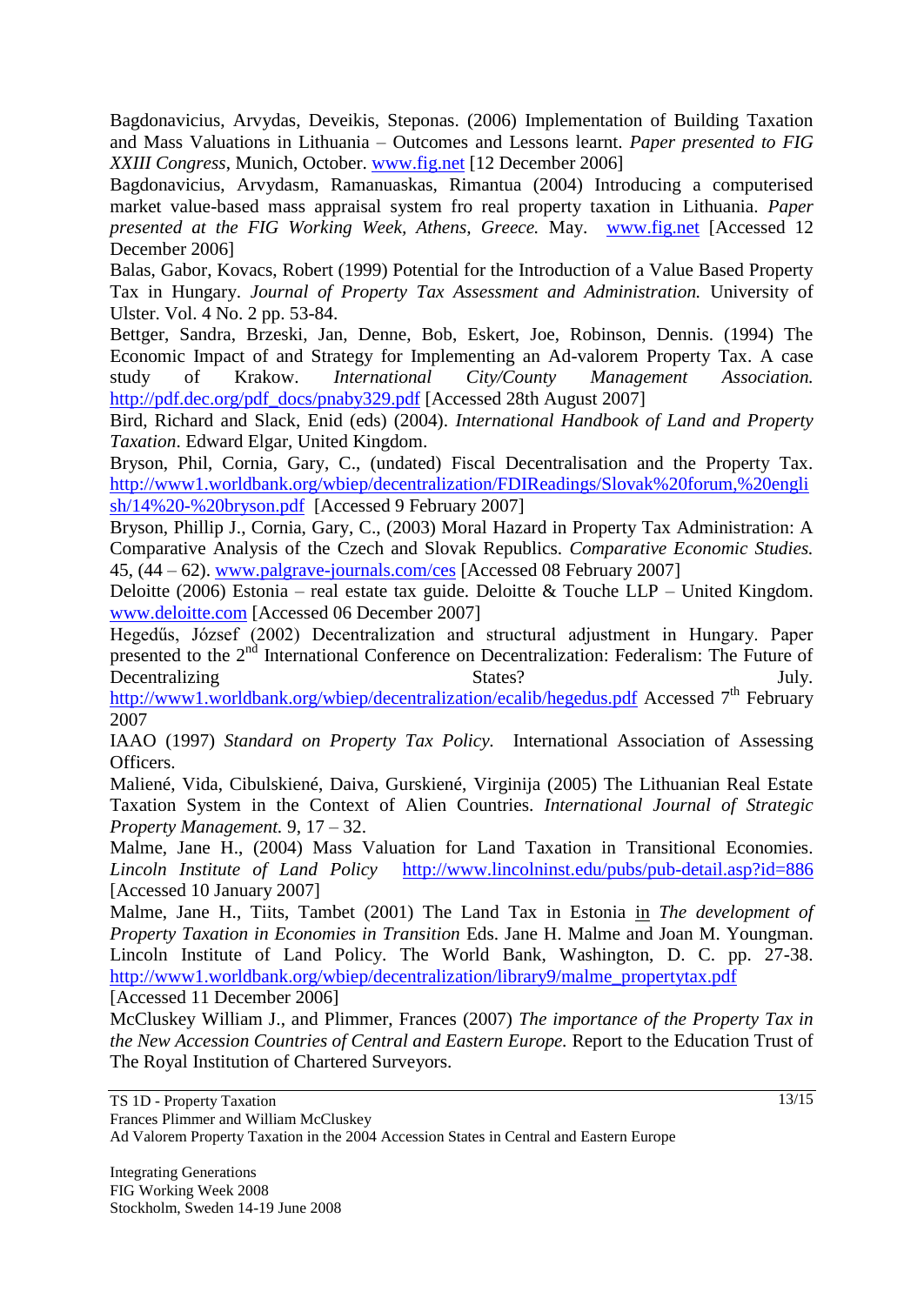McCluskey William J., and Bevc, Igor (2007) Fiscal Decentralization in the Republic of Slovenia: An Opportunity for the Property Tax. *Property Management*. 25:4, 400-419.

Ott, Attiat F., (1999) Land taxation and tax reform in the Republic of Estonia. *Assessment Journal.* January/February. pp. 40 – 49.

Steudler, Daniel (2004) A framework for the evaluation of land administration systems. The University of Melbourne. PhD thesis. <http://eprints.unimelb.edu.au/archive/00001043/02/PhDThesisDanielS.pdf> [Accessed 12 December 2006].

Trasberg, Viktor, (2003) Land and property taxation in the Baltic States. Paper presented to the 43rd European Congress of the Regional Science Association. Jyväskylä, Finland. August.

Trasberg, Viktor (2004a) From Land to Property Tax in Estonia. www-1.mtk.ut.ee/varska.2004/1\_Mah%20arengu%20insttegurid/Trasberg.pdf [Accessed 4 March 2007]

Trasberg, Viktor. (2004b) Intergovernmental fiscal relations in the Baltic municipalities. <http://unpan1.un.org/intradoc/groups/public/documents/nispacee/unpan009153.pdf> [Accessed 12 December 2006].

Vavrová, Katarína (undated) Property Taxes. Nároná Banka Slovenska. [http://www.nbs.sk/BIATEC/BIA11\\_04/13\\_17.PDF](http://www.nbs.sk/BIATEC/BIA11_04/13_17.PDF) [Accessed 8 February 2007].

Youngman and Malme (2004) The Property Tax in a New Environment: Lessons from International Tax Reform. [http://isp](http://isp-aysps.gsu.edu/academics/conferences/conf2004/Youngmannmalme.pdf)[aysps.gsu.edu/academics/conferences/conf2004/Youngmannmalme.pdf](http://isp-aysps.gsu.edu/academics/conferences/conf2004/Youngmannmalme.pdf) [Accessed 20 April 2007].

Žibik, Neva, Mitrović, Dušan (undated) Development of a Real Property Appraisal and Taxation system in Slovenia. The Fiscal Decentralization Initiative for Central and Eastern Europe.